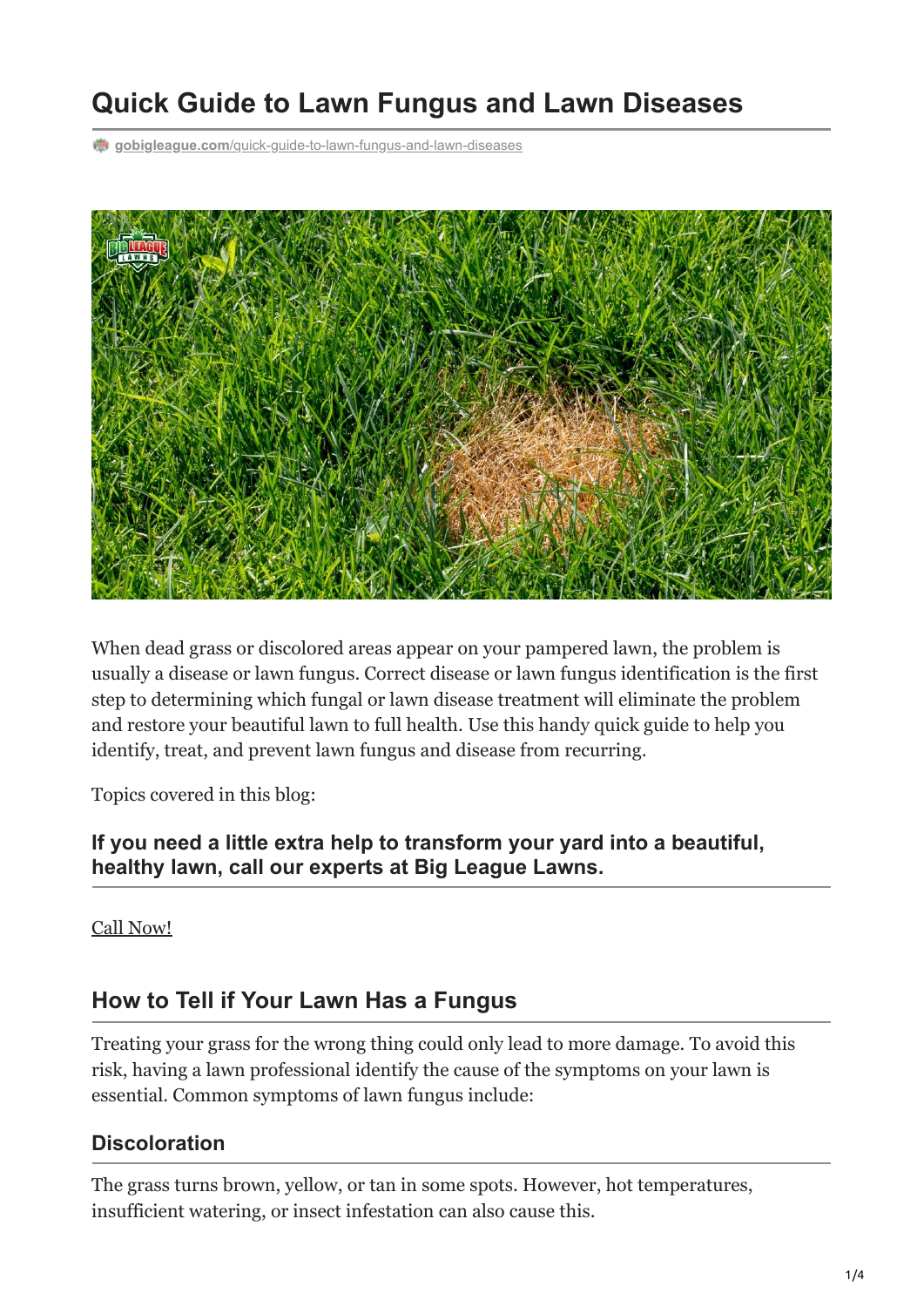## **Mildew**

Mildew looks like a layer of white substance on the grass, usually in shaded areas.

## **Leaf Spot**

Spots on blades of grass can indicate infection. The grass may look brown, tan, or gray, while the spots on the grass blades may look purple or red.

## **Dollar Spot**

Brown or tan spots the size of a silver dollar across the lawn, typically in hot, humid weather, may indicate brown patch lawn disease.

## **Blight**

Various forms of blight impact different grass species. One type of blight might kill the grass, whereas another type may cause viscous white or brown patches to appear.

Keep in mind that some lawn diseases can affect virtually all types of grass, while others can only infect some species of grass. For example, Rhizoctonia can impact all kinds of cool-season and warm-season turfgrasses, whereas fusarium blight only affects bluegrass. Be sure you know which grass species you have and the types of lawn diseases that can impact it before you choose a remedial lawn treatment for it.

# **Treatment for Lawn Fungus**

If your grass has a weather-related problem, such as snow mold that happens after snow melts, apply your lawn fungus treatment whenever seasonal conditions require. Some lawn diseases can spread and kill your entire lawn. So, as soon as you correctly identify the disease or fungus damaging your grass, start treatment as quickly as possible.

- Start by experimenting to determine whether the problem can be remedied by changing your current lawn care practices, for example:
	- Don't over-water.
	- Don't over-fertilize.
	- Don't mow the grass too short.
- If you prefer organic treatment, you can try applying neem oil, cornmeal, or baking soda on small areas of fungus. Be aware of the potential shortcomings of this approach.
- But for the majority of lawn fungus types, you need to use an antifungal treatment to kill spores on the grass. You will probably need to reseed the treated area. Choose a product formulated for your lawn's grass species to avoid killing healthy grass and the need to reseed larger areas.

# **Preventing Lawn Disease and Fungus**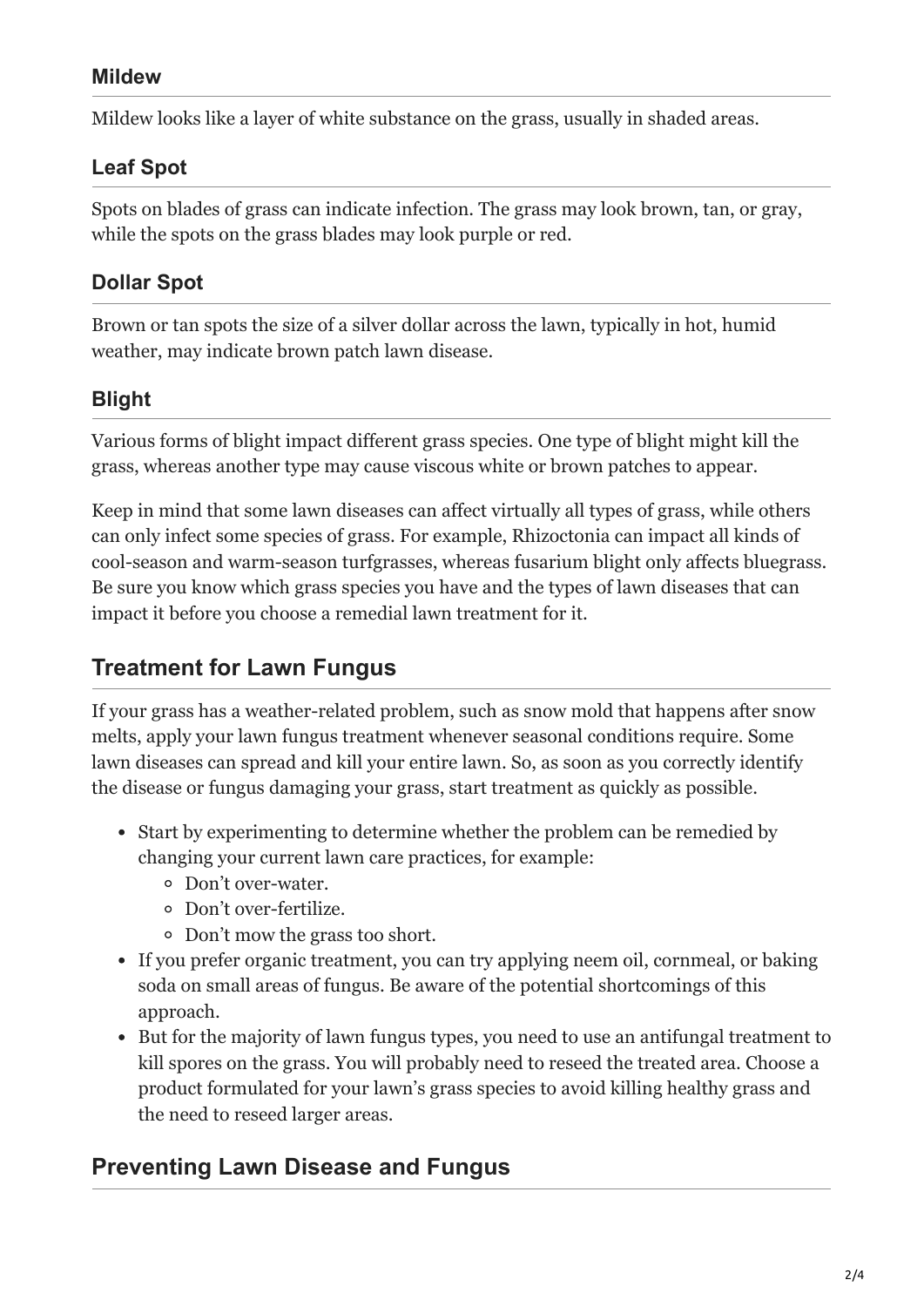Of course, the ideal way to manage lawn disease and grass-damaging fungus is to prevent these problems from occurring. Some seemingly good lawn care habits can invite such issues. So, use these helpful methods of fungus prevention and lawn disease control:

## **Cleaning**

Leaving branches, leaf piles, and other yard debris provides the ideal environment for fungal growth. Clear away landscape debris.

## **Watering**

Over-watering can lead to mildew, mold, and lawn fungus. Watering with appropriate amounts and frequency is essential to healthy, disease-free grass.

## **Mowing**

Grass cut too short is more vulnerable to disease. Mowing routinely is key to good lawn maintenance, but don't cut the grass too short.

## **Drainage**

Allowing standing water in low areas that do not drain well promotes fungal growth on grass. So, ensure proper drainage.

## **Testing**

Grass issues can arise from poor nutrition in your lawn—test soil to maintain nutrient balance.

#### **Tools**

Rakes, mower blades, hoes, shovels, clippers, and other lawn tools can carry spores. Clean your lawn tools after use with a gentle mixture of bleach and water to kill fungal spores.

# **DIY Lawn Disease and Fungus Control or Professional Treatment**

Do-it-yourself lawn cultivation that is working well saves money. But, when a disease or fungus begins killing or discoloring the grass on your lawn, choosing the wrong treatment can worsen the problem. Having a lawn professional examine and treat your grass ensures that you get the proper treatment for the specific problem.

Consulting with a Utah lawn expert for a solution avoids the mistake of putting treatment agents on your lawn that are unnecessary and ineffective. It also means that you will not have to go through a trial and error process and will be able to restore your lawn and enjoy its full beauty again as quickly as possible.

# **Stop Lawn Disease or Fungus with Big League Lawns Today!**